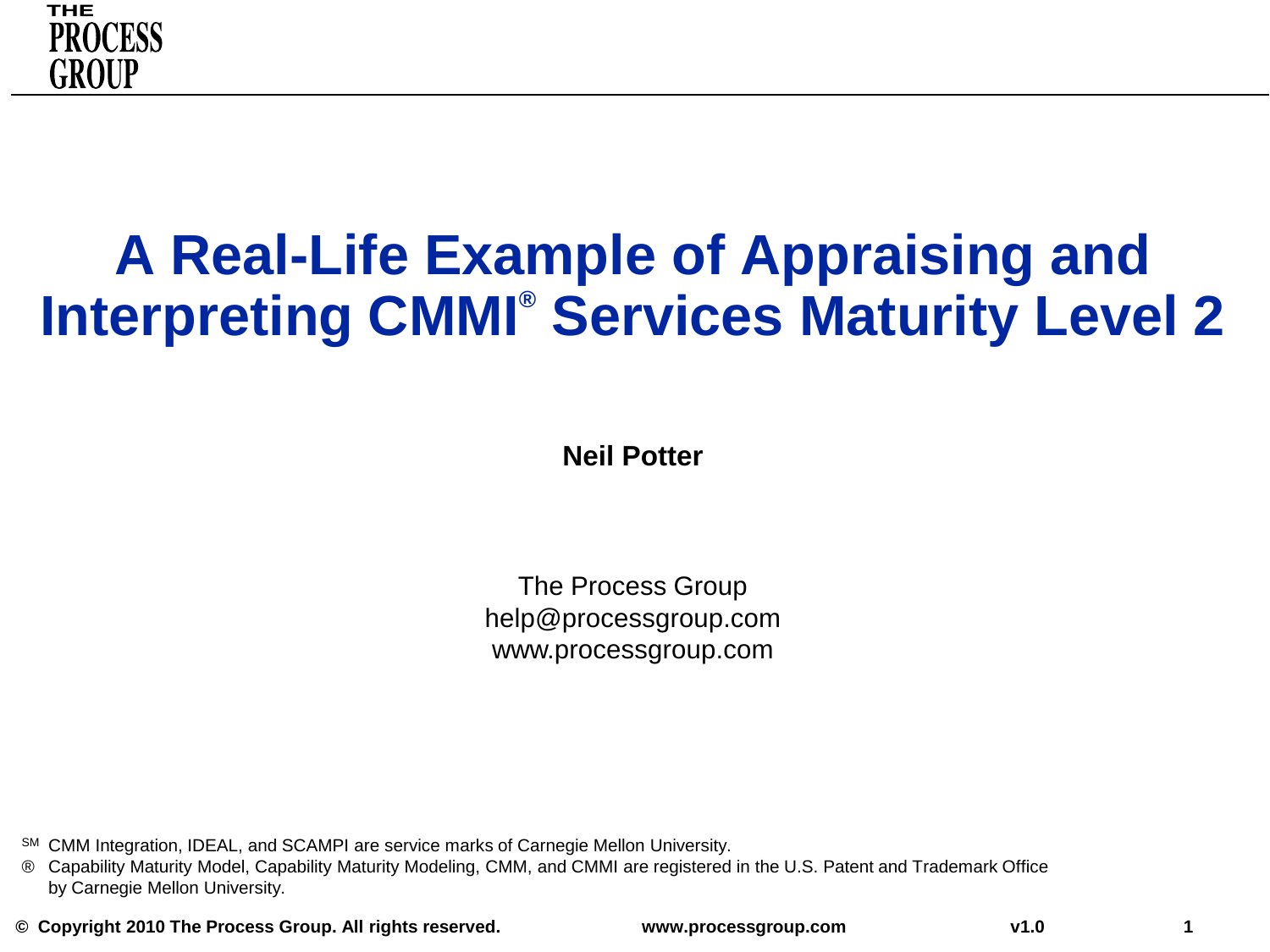



- **Introduction**
- Applying Requirements Management (REQM) and traceability
- Applying Work Planning (WP) and Work Monitoring Control (WMC) to the operation of a services group
- The relation between Service Delivery and WP / WMC
- Size (attribute estimation)
- Which suppliers to apply Supplier Agreement Management (SAM) to?
- What is being audited for Process and Product Quality Assurance (PPQA)?
- How to apply Configuration Management (CM) to service artifacts
- Overlap between core and service PAs at Level 2
- Appraisal issues
- Reaction of a new group to the SVC model
- Suggestions to make life easier
- **Summary**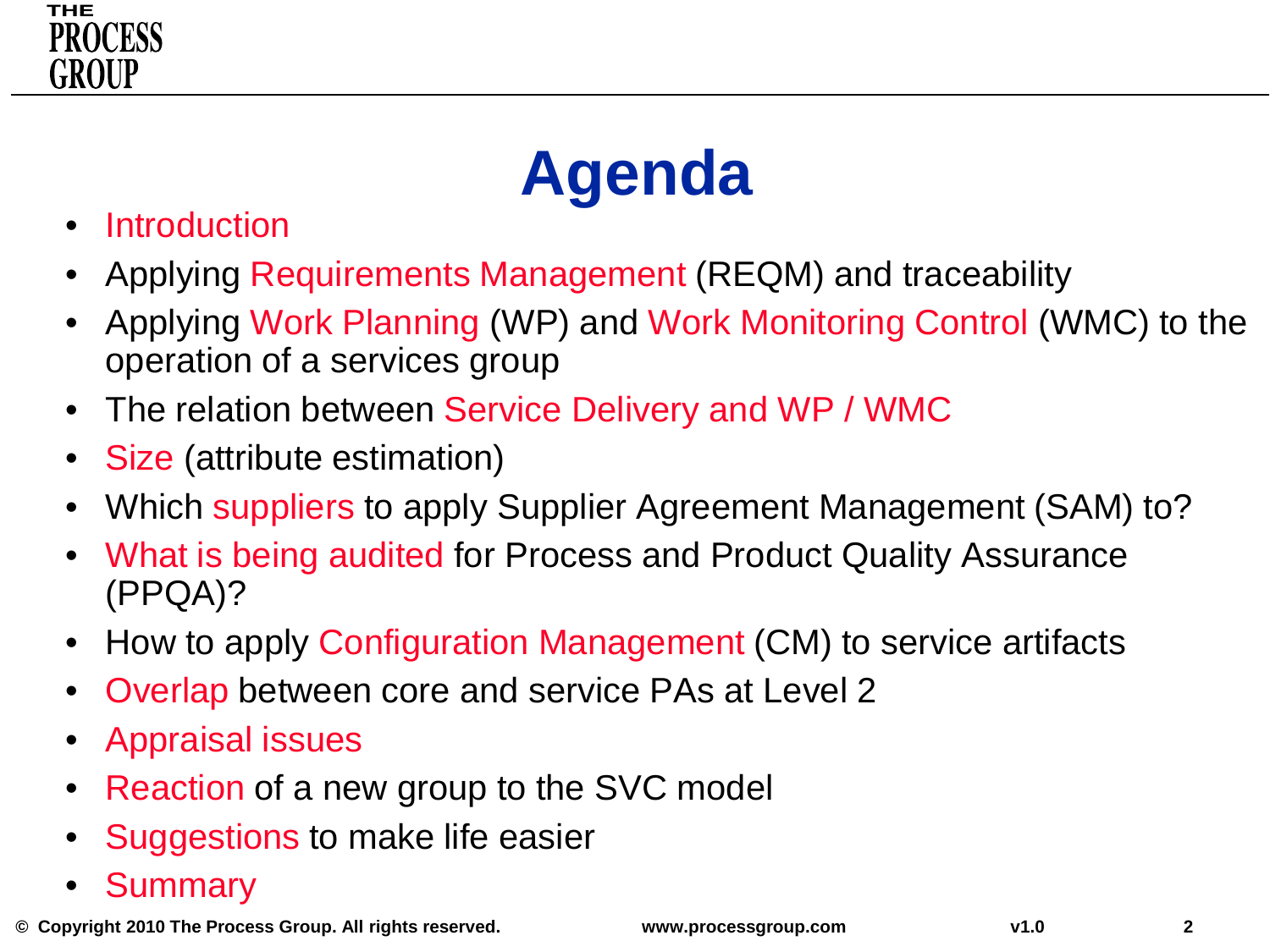



#### **Presenting:**

– Easy to gloss over all the sticky issues - "Look how good the service PAs are."

**Appraising:**

– Sort out issues such as: core PA interpretation, overlap.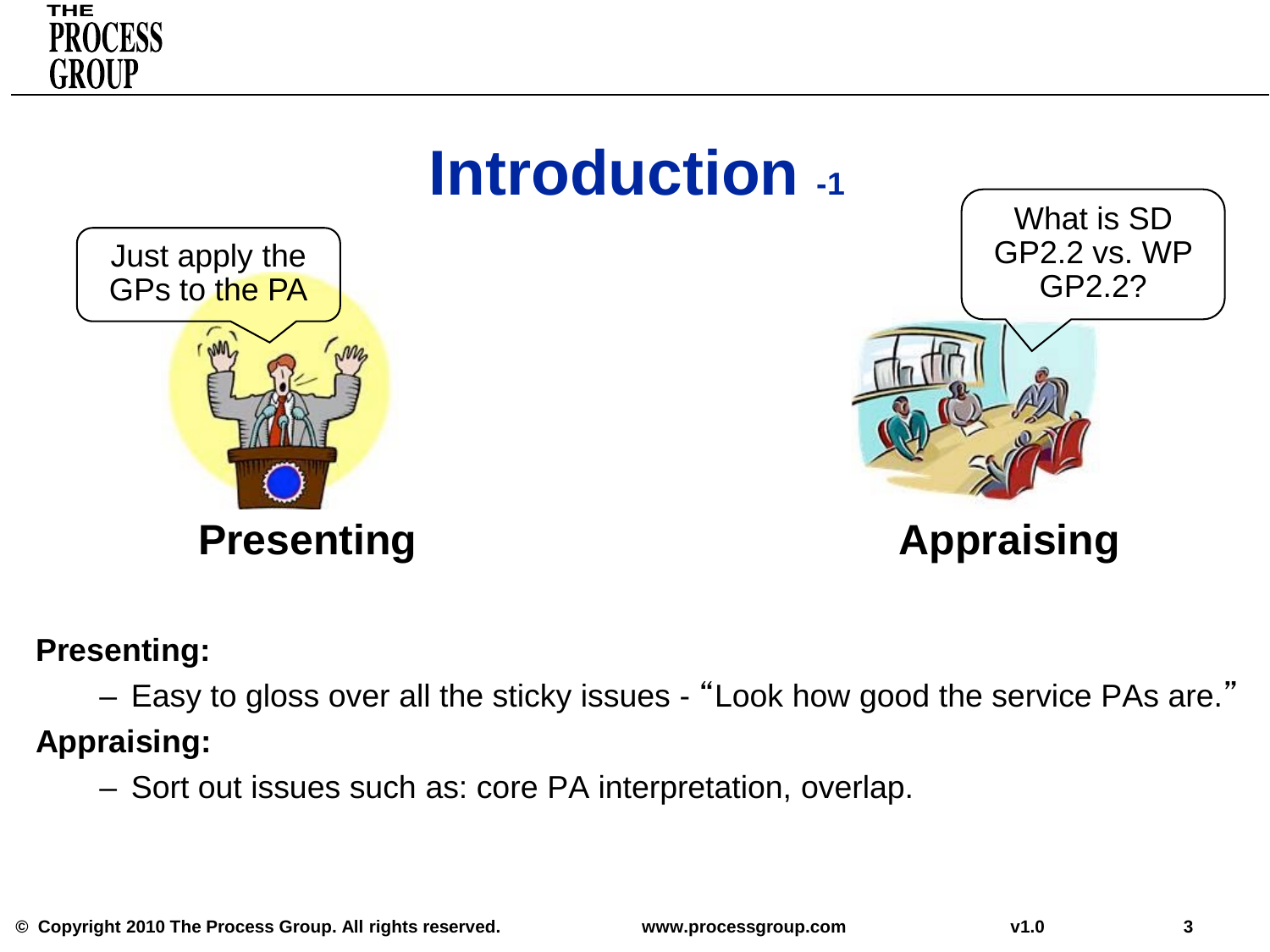

### **Introduction -2**

- **Appraisal team:** 
	- Three people experienced with DEV (5-10 years) + LA (22 years with DEV)
	- Used CMMI 1.2. (This presentation uses 1.3 text for clarity.)
- **Larger group:**
	- 200 people that design and build large airport baggage / parcel systems:
		- » Motors, steel, conveyors, electronics, software, installation, testing.

#### • **Groups appraised:**

– Bids/Proposals (7 people) and Financial services (11 people).



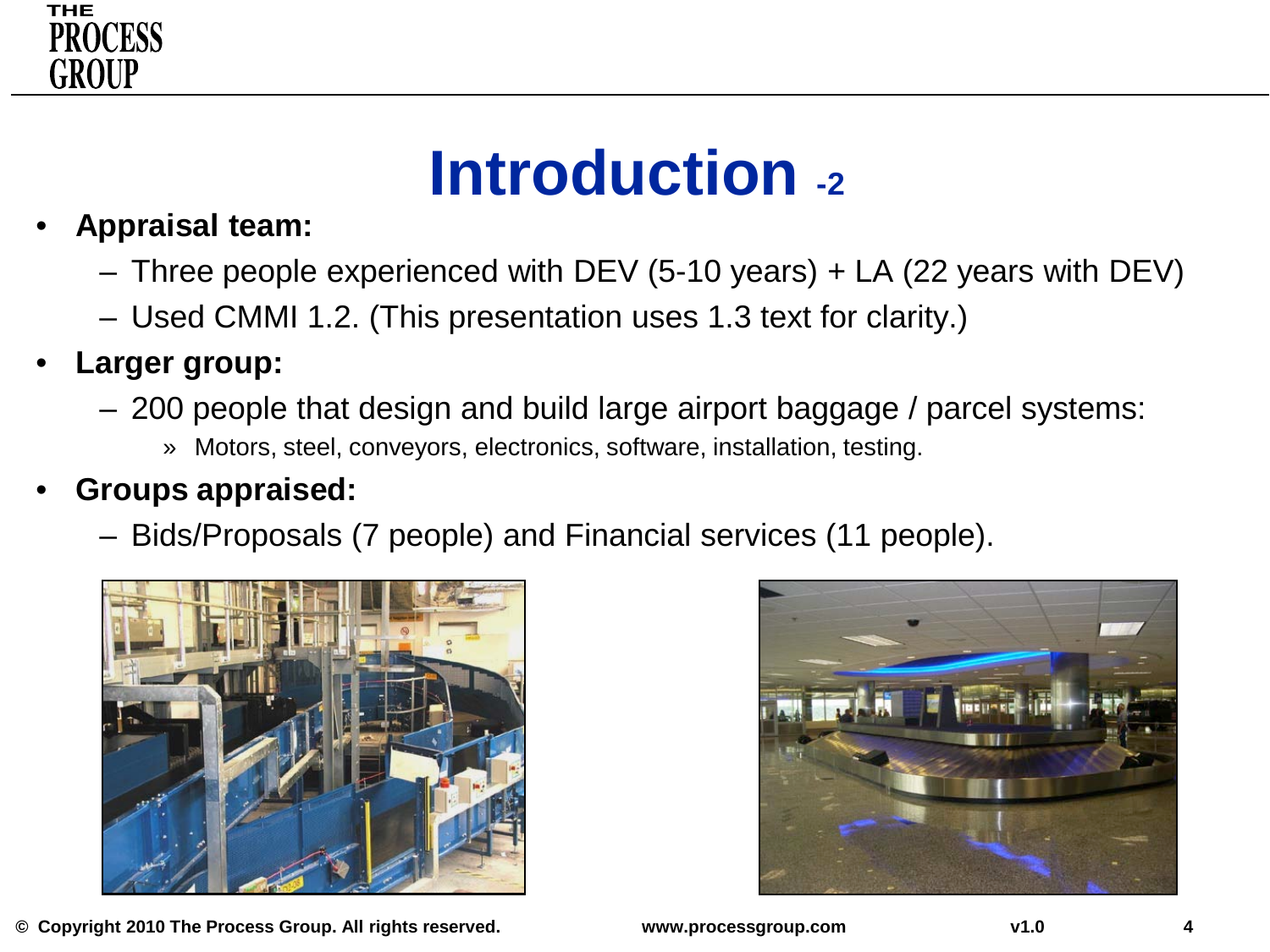### **Services Model v1.2 + 1.3 - Staged**

| <b>Level</b>                       | <b>Focus</b>                                              | <b>Process Areas</b>                                                                                                                                                                                                                                                                                                                                                                                                                                                                                                                                                                                                        | <b>Quality</b>               |
|------------------------------------|-----------------------------------------------------------|-----------------------------------------------------------------------------------------------------------------------------------------------------------------------------------------------------------------------------------------------------------------------------------------------------------------------------------------------------------------------------------------------------------------------------------------------------------------------------------------------------------------------------------------------------------------------------------------------------------------------------|------------------------------|
| 5 Optimizing                       | <b>Continuous</b><br><b>Process</b><br><b>Improvement</b> | Org. Performance Management Innovation & Deployment (OPM)<br><b>Causal Analysis and Resolution (CAR)</b>                                                                                                                                                                                                                                                                                                                                                                                                                                                                                                                    | <b>Productivity</b>          |
| 4 Quantitatively<br><b>Managed</b> | Quantitative<br><b>Management</b>                         | <b>Organizational Process Performance (OPP)</b><br>Quantitative <b>Project</b> Work Management (QWM)                                                                                                                                                                                                                                                                                                                                                                                                                                                                                                                        |                              |
| 3 Defined                          | <b>Process</b><br><b>Standardizationl</b>                 | <b>Capacity and Availability Management (CAM) (svc)</b><br><b>Incident Resolution and Prevention (IRP) (svc)</b><br><b>Service System Transition (SST) (svc)</b><br><b>Service Continuity (SCON) (svc)</b><br>Service System Development (SSD) (svc, optional)<br><b>Strategic Service Management (STSM) (svc)</b><br><b>Organizational Process Focus (OPF)</b><br><b>Organizational Process Definition (OPD)</b><br><b>Core PAs</b><br><b>Organizational Training (OT)</b><br>Integrated Project Work Management (IPM)<br><b>SVC PAS</b><br><b>Risk Management (RSKM)</b><br><b>Decision Analysis and Resolution (DAR)</b> |                              |
| 2 Managed                          | <b>Basic</b><br><b>Project</b><br><b>Management</b>       | Service Delivery (SD) (svc)<br><b>Requirements Management (REQM)</b><br><b>Project Work Planning (WP)</b><br><b>Project Work Monitoring and Control (WMC)</b><br><b>Supplier Agreement Management (SAM)</b><br><b>Measurement and Analysis (MA)</b><br><b>Process and Product Quality Assurance (PPQA)</b><br><b>Configuration Management (CM)</b>                                                                                                                                                                                                                                                                          | <b>Risk</b><br><b>Rework</b> |
| 1 Initial                          |                                                           |                                                                                                                                                                                                                                                                                                                                                                                                                                                                                                                                                                                                                             |                              |

**Based on SEI CMMI Services model**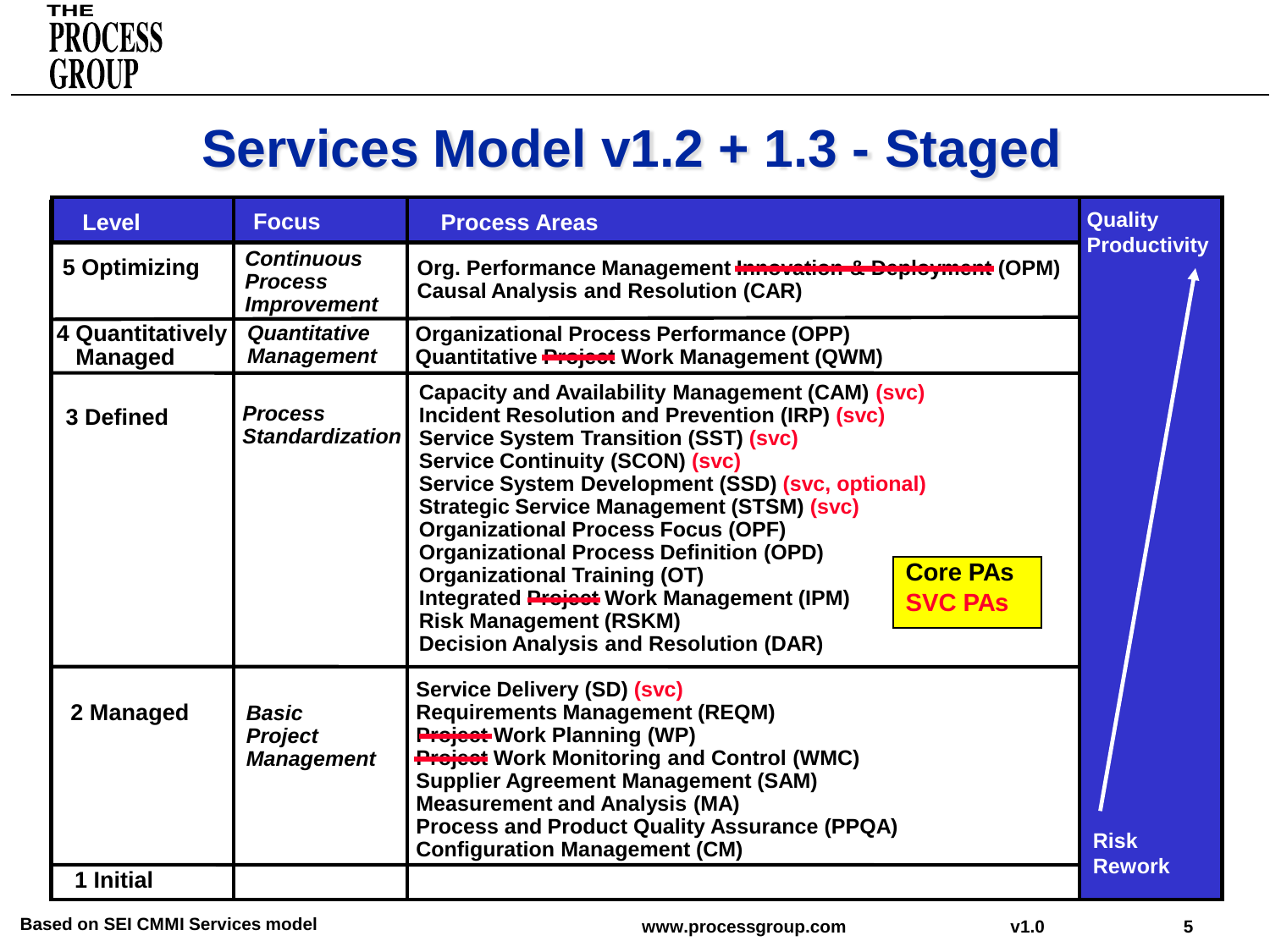

# **Applying REQM and Traceability**

The purpose of Requirements Management (REQM) is to manage requirements of products and product components and to ensure alignment between those requirements and the work plans and work products.

#### • **REQM Takes A LOT of explaining to a non-familiar services group:**

- The services groups were bidding/tracking product requirements.
	- » Caused total confusion when they were left by themselves to read CMMI.
- Requirements defined as group roles & responsibilities.
- Initially we had to explain why REQM and SD are separate.
	- » Then we mapped REQM and SD together provide one front to the appraisal team and organization.
- Too much GP!: Policy, plan, training, monitoring and auditing of roles & responsibilities definition activities?
	- » REQM might only take 1 day per year and 1 update every 6 months.
	- » The GPs need to be scaled down DRAMATICALLY to be useful OR mapped to SD GPs. We merged REQM and SD GPs.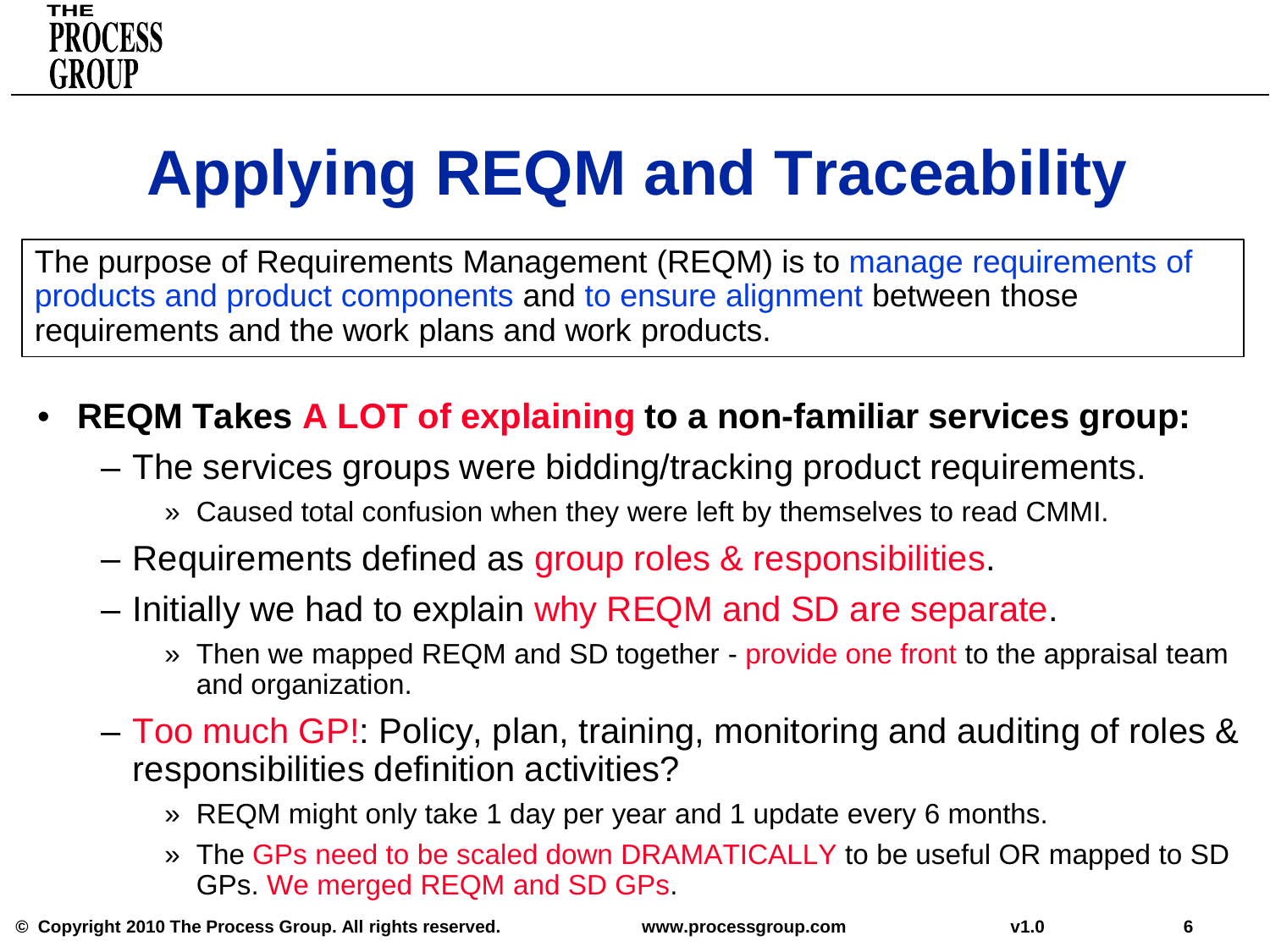## **Explaining REQM in the Appraisal**

- **The appraisal team re-wrote the PA purpose for the final findings presentation:**
	- The purpose of Requirements Management (REQM) is to manage requirements of products and product components and to ensure alignment between those requirements and the work plans and work products.
	- The purpose of Requirements Management (REQM) is to, a) define the services of the group, b) trace defined services to team activities, c) verify that resources, service definition and actual work done are aligned. [appraisal team definition]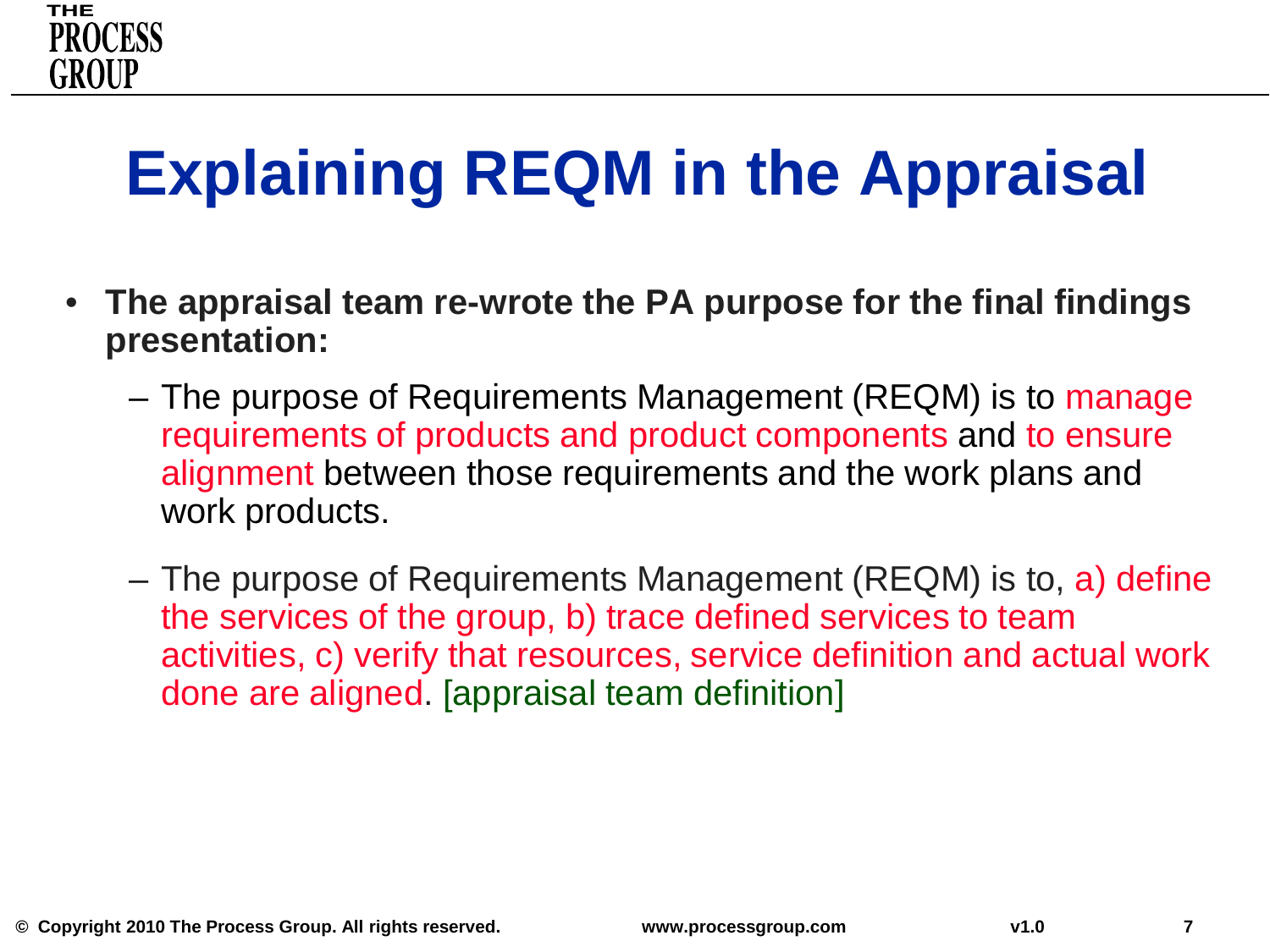

## **Bidirectional Traceability (SP 1.4)**

SP 1.4 Maintain bidirectional traceability among requirements and work products.

"In a service environment, you should be able to trace stakeholder requirements to the elements of the delivered service and supporting service system that were developed from those requirements …..." The contract of the contract of the contract of the contract of the contract of the contract of the contract of the contract of the contract of the contract of the contract of the contract of the c

#### **Example 1**

| <b>SOX Requirement</b>       | <b>Implementation</b>    | <b>Test</b> |
|------------------------------|--------------------------|-------------|
| <b>SOX Annex - section 1</b> | Finance role 1, report 1 | SOX test 1  |
| <b>SOX Annex - section 2</b> | Finance role 2, report 2 | SOX test 2  |
| <b>SOX Annex - section 3</b> | Finance role 3, report 3 | SOX test 3  |

#### **Example 2**

| <b>Bid Role</b><br>(defined in SLA) | <b>Authority Level</b> | <b>Tasks for Role</b>                   |
|-------------------------------------|------------------------|-----------------------------------------|
| Role 1                              | Approve up to \$X      | Obtain estimates, define bid, check bid |
| Role 2                              | Approve up to \$Y      | Tasks - role 2                          |
| Role 3                              | Approve up to \$Z      | Tasks - role 3                          |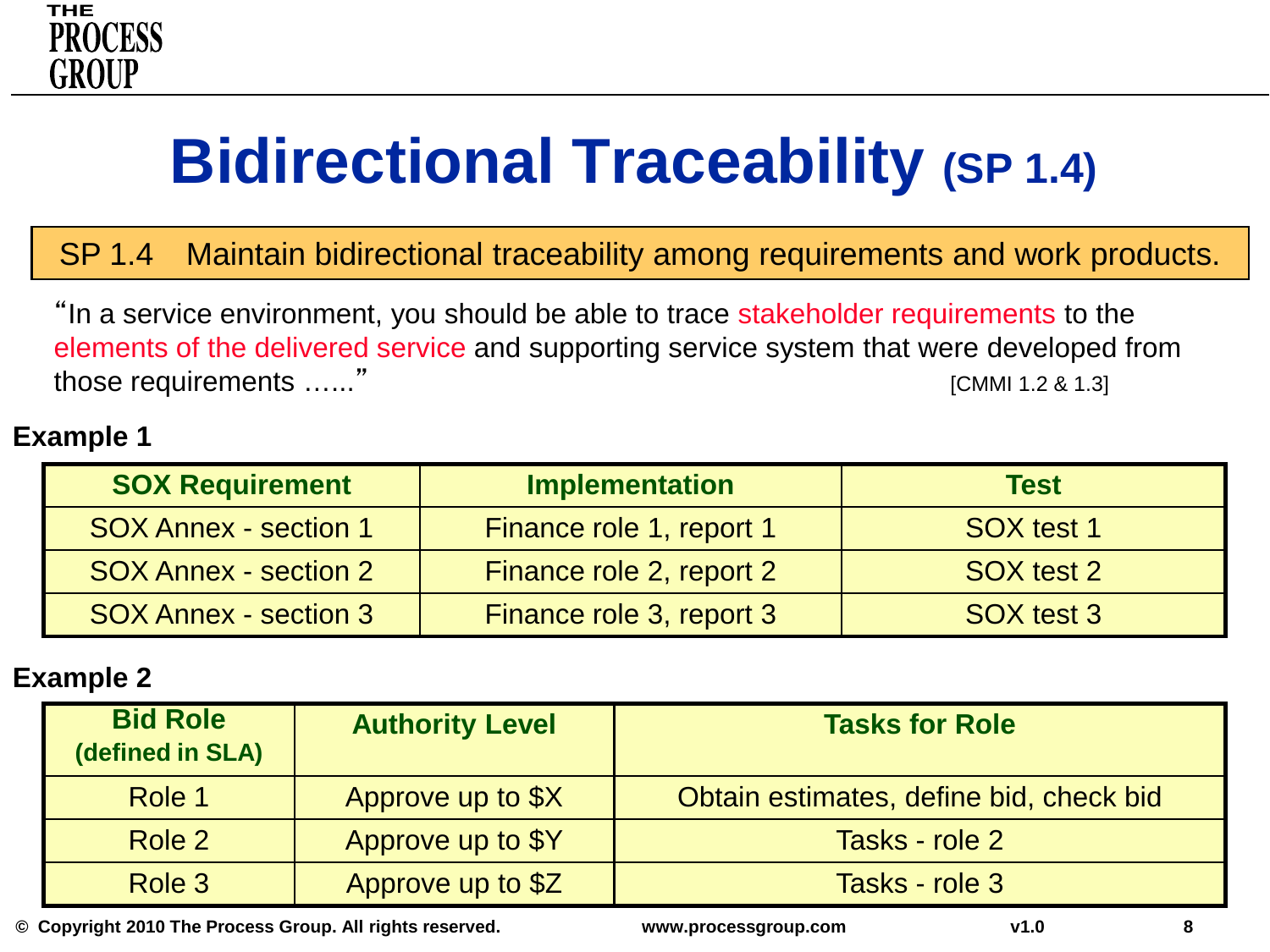

# **Applying WP and WMC**

- **The group performs annual resource planning.**
- "**The plan**" **= Annual resource plan and service-event plan.**
- **Risks are assessed monthly:**
	- E.g., Do we have resources to cover each bid / financial report?
- **Schedules consist of bid and financial report deadlines.**
- **Stakeholders are defined on approval and signature sheets.**
- **Too much GP!: policy, plan, training, monitoring and auditing of annual and service-event planning?**
	- Most planning events were a few hours in length.
	- We merged WP and WMC GPs.
	- Audits = signature approvals with checklists.



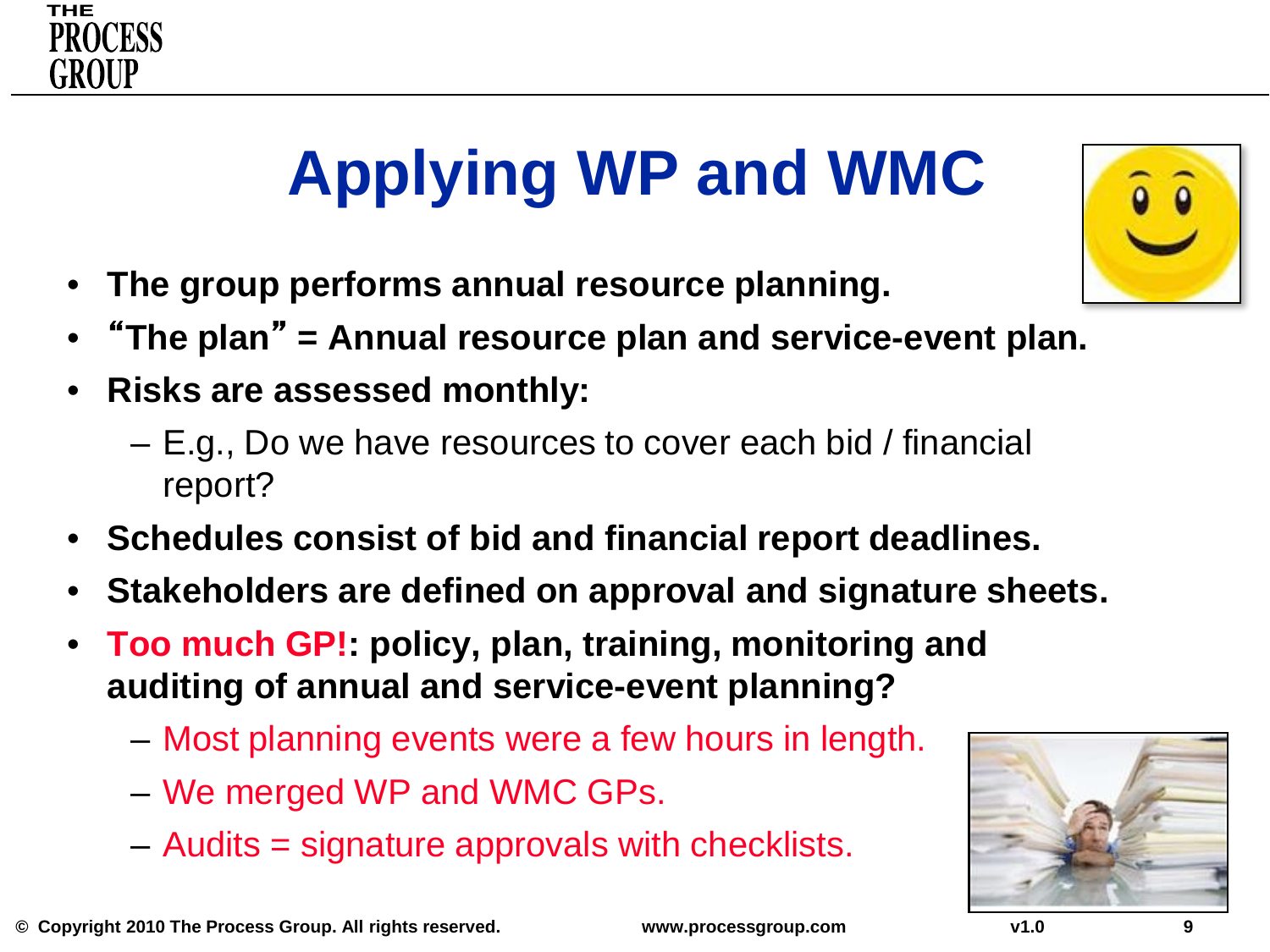

### **Relation Between SD and WP / WMC**



- **In SD, planning (GP2.2) is used to plan the readiness and operation of a services group:**
	- » SD GP2.2 Establish and maintain the plan for performing the process.
	- » SD GP2.3 Provide adequate resources for performing the process…..
	- » SD GP2.4 Assign responsibility and authority for performing the process…...
	- » SD GP2.8 Monitor and control the process against the plan for performing the process and take appropriate corrective action.

#### • **So what was WP / WMC used for?**

- Operations planning, of which service delivery is one significant aspect.
- Annual resource planning and monthly resource tracking.
- Special projects (non-trivial "other" work).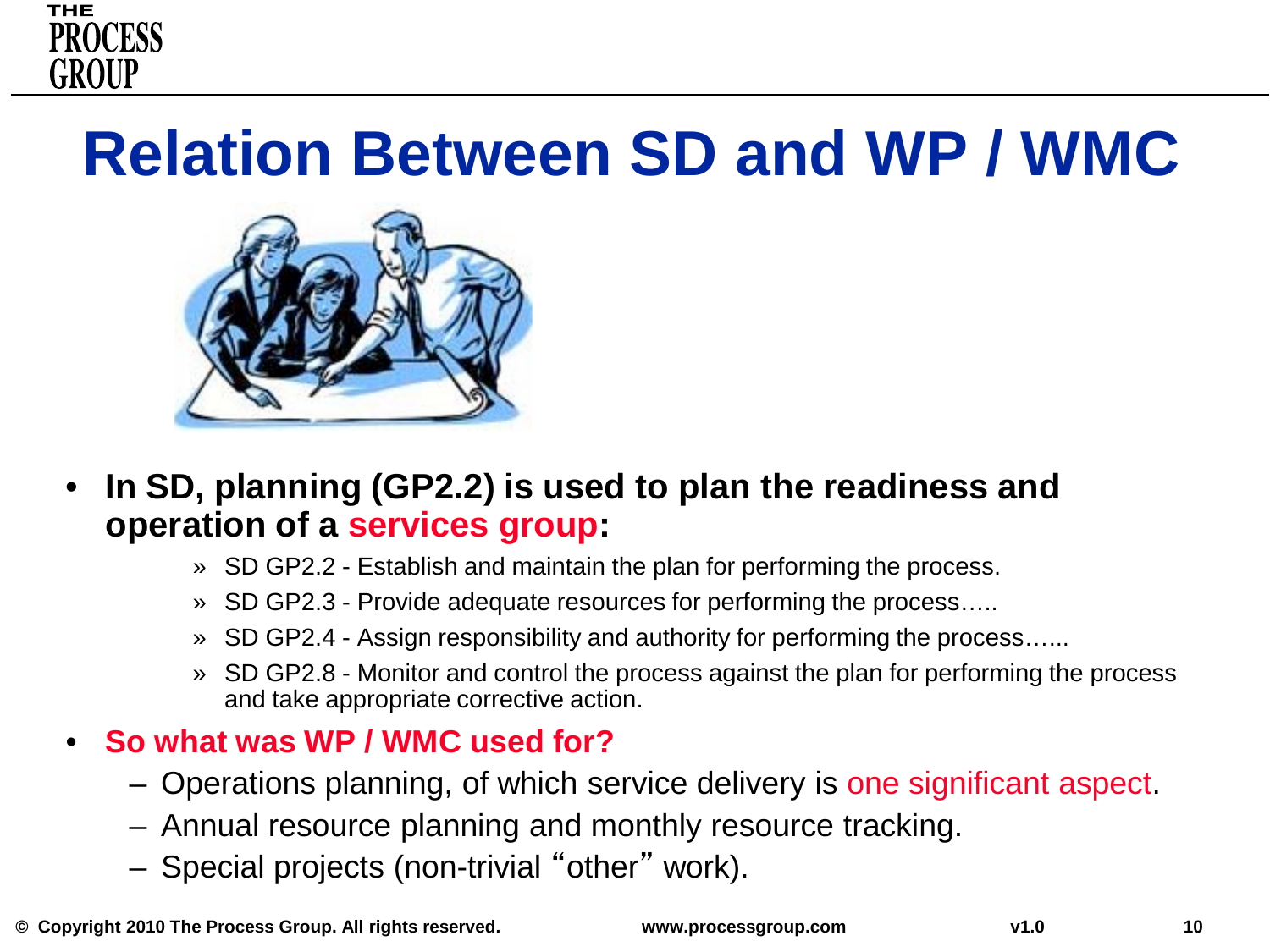

### **Size (Attribute Estimation)**

- **The group reads the practice:**
	- WP SP 1.3 Establish and maintain estimates of work product and task attributes.
	- Add assumes that it is #Feet of steel, #motors………etc.
- **The bid group estimates the cost of a project:**
	- #Feet of steel, #motors, #control panels, installation labor.



#### • **Luckily:**

- Finance already had:
	- » Project categorization (the size/complexity of the project being financially tracked).
- Bids already had:
	- » Bid volume (#bid requests likely to arrive per month).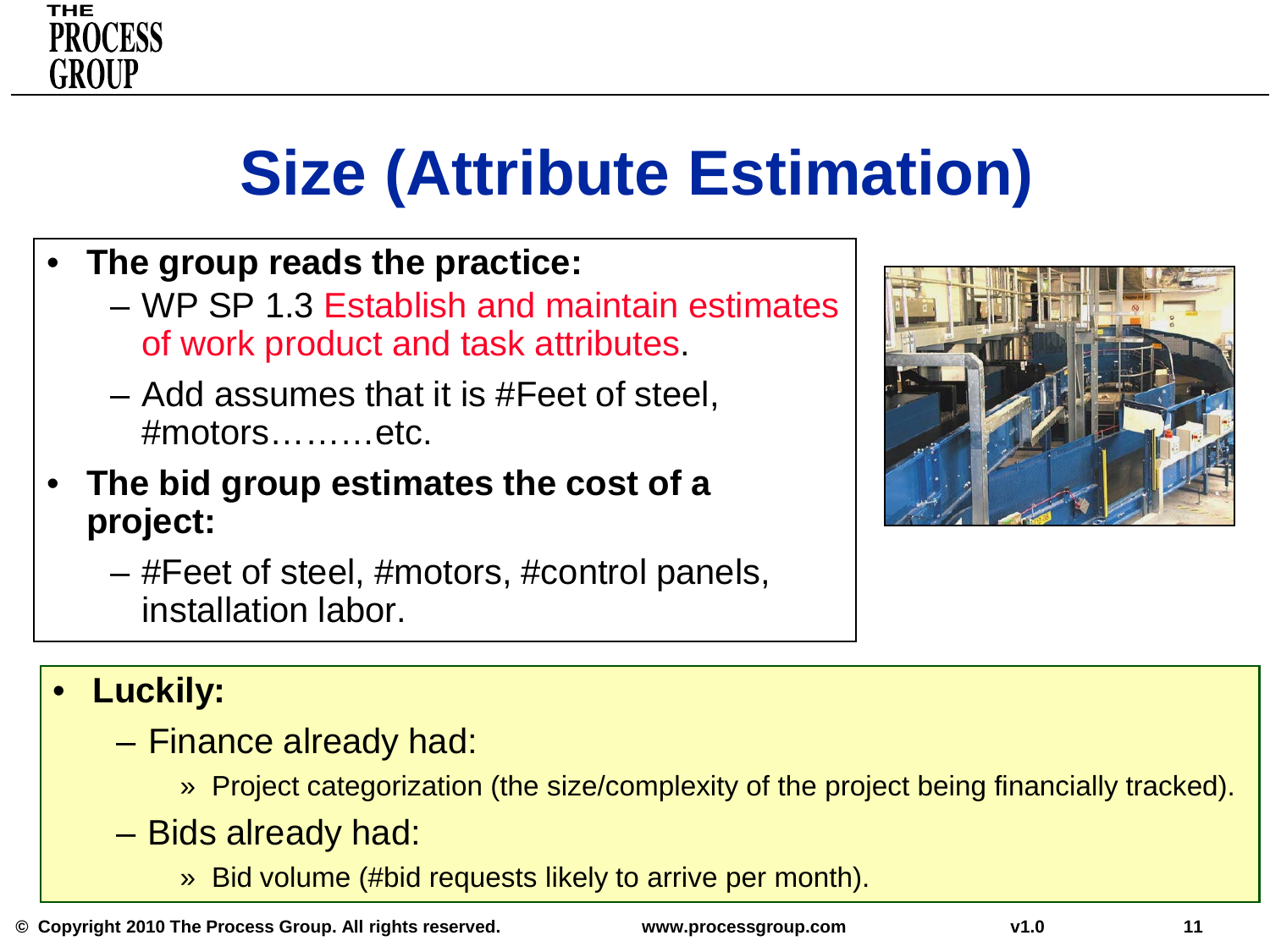

# **Which Suppliers to Apply SAM to?**

"The scope of this process area addresses the acquisition of products, services, and product and service components that can be delivered to the service's customer or included in a product or service system. This process area's practices can also be used for other purposes that benefit the service (e.g., purchasing consumables)." The consumable of the consumulation of the consumulation of the consumulation of the consumulation of the consumulation of the consumulation of the consumulation of the consumulation of the consum



#### • **Both services teams had no suppliers:**

- An example would have been accounting experts, proposal writers.
- **The product team had hundreds of suppliers; this was appraised under SAM in the DEV model.**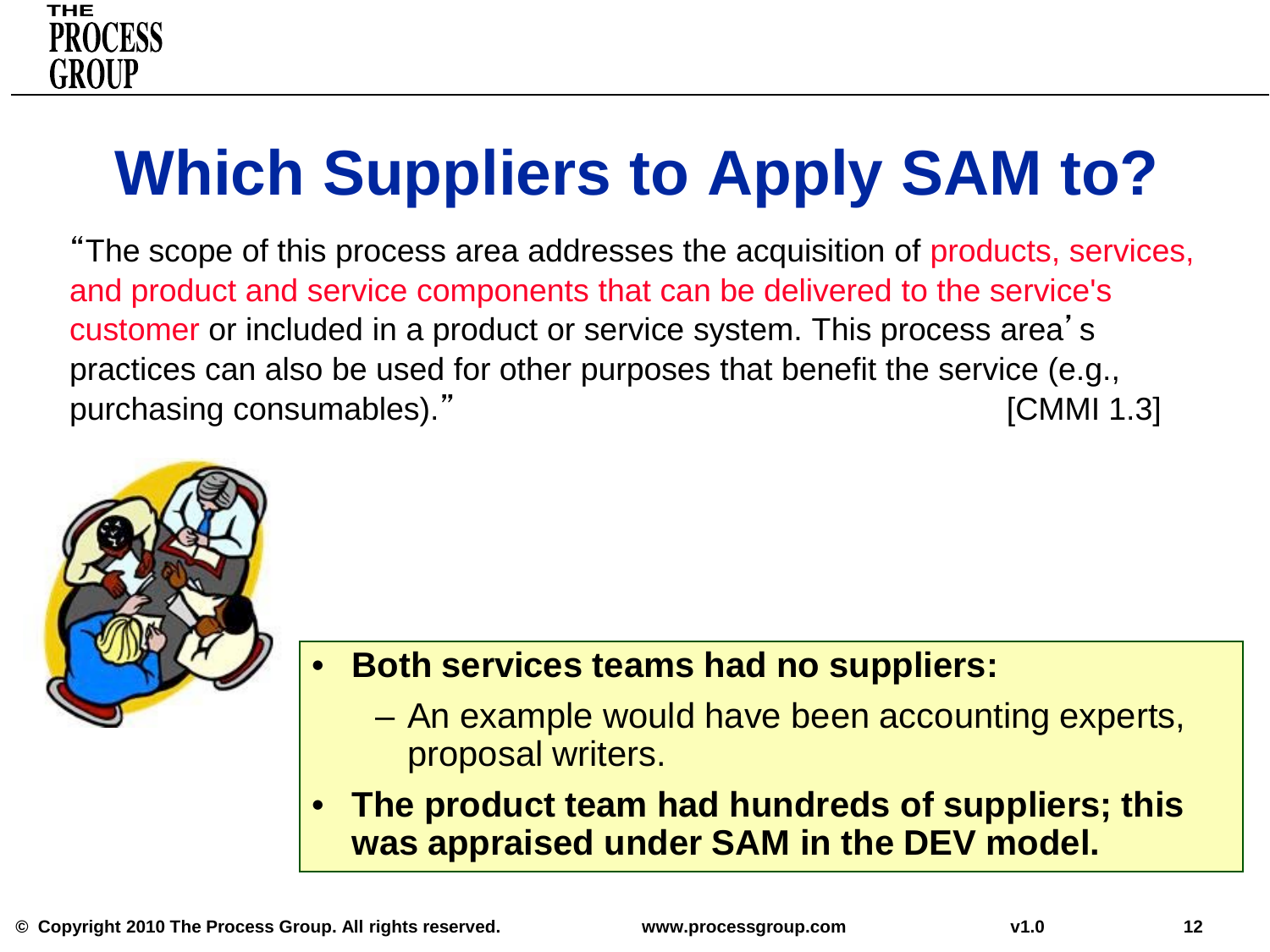## **What is Being Audited for PPQA?**

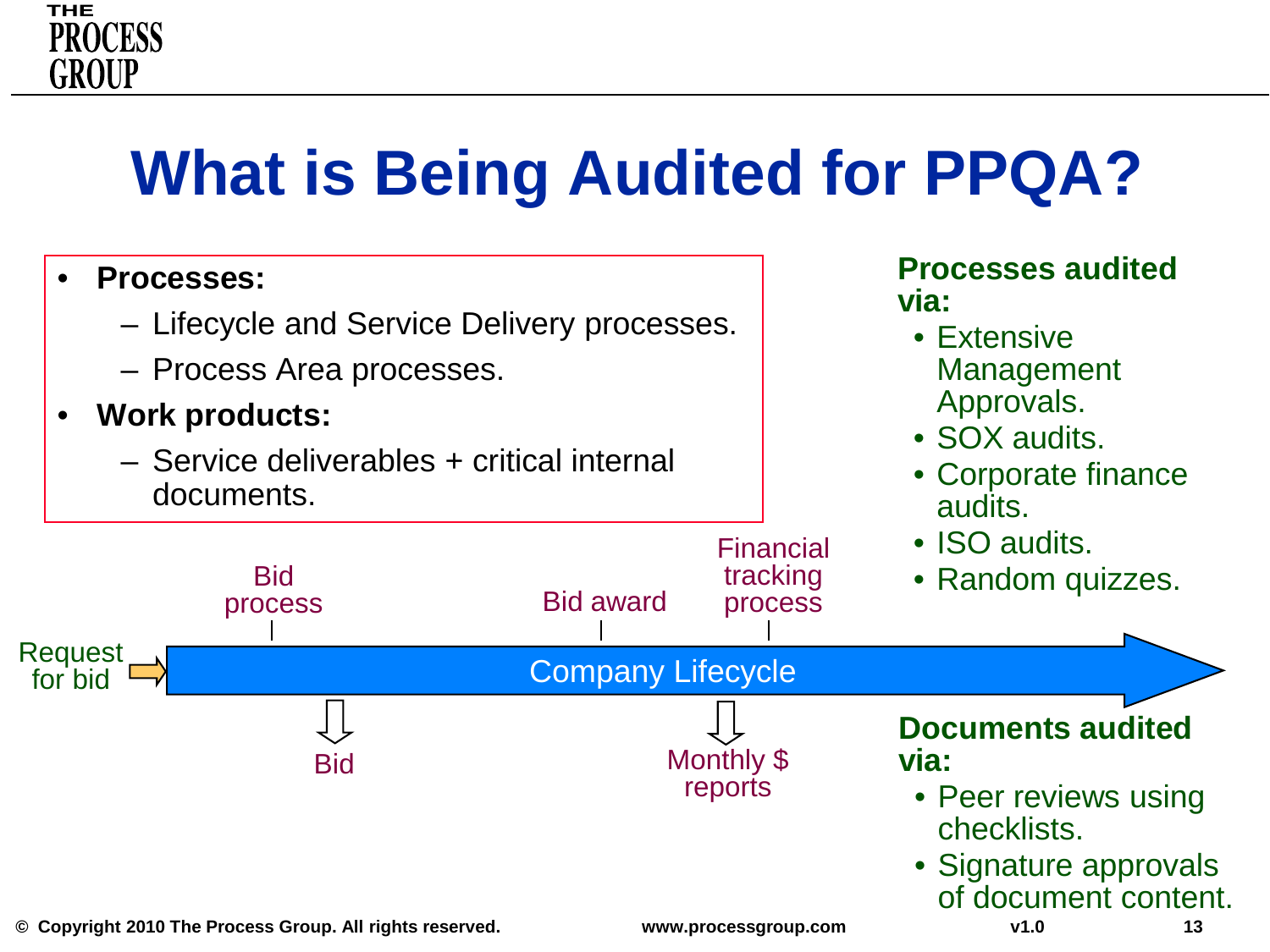# **How to Apply CM to Service Artifacts**

- **Identify documents that service groups care about, e.g.,:**
	- Internal: Annual plan, checklists, service agreement, audit results.
	- Deliverable: Requests, proposals, estimate sheets, contracts.
- **Define directory structure for all documents, and plan for archival.**
	- Merge Data Management plan in with CM.
- **GPs - keep them simple!**
	- Someone assigned to set up the folders and access.
	- Task defined to "establish CM" that can be planned/tracked.
	- Team meetings for training, random audits for objective evaluation.

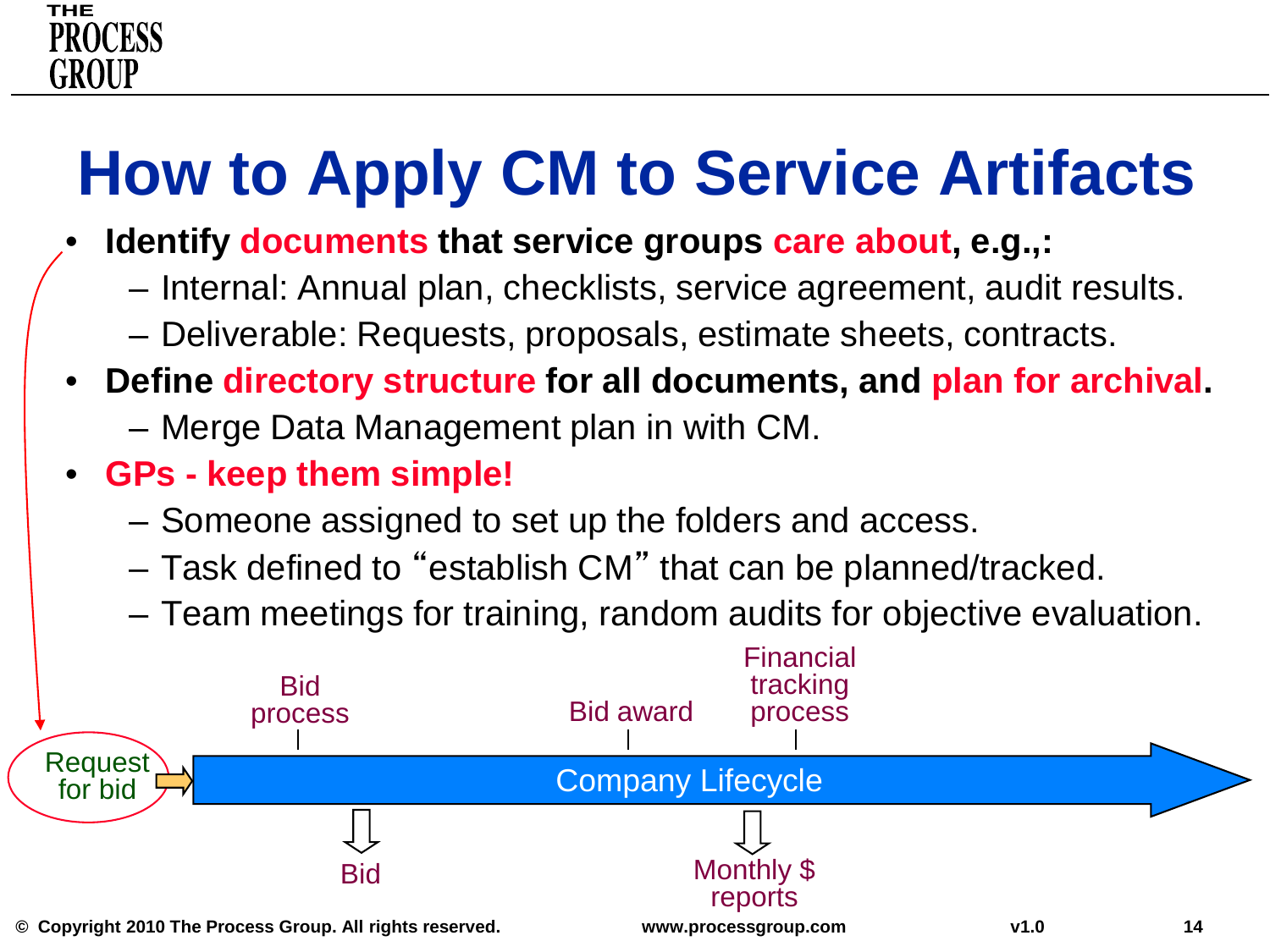## **Overlap Between Core and Service PAs**

- **Lots of overlap - a MUST fix before appraising, otherwise:**
	- You will be asking the same question 3-4 times.
	- The appraisal team will wear out.
	- The interviewees will think you are nuts and unsure about the model.

|     | <b>Practice # REQM Practice Definition</b>                                                         | Rewrite (Italics = exact copy of CMMI practice)                                                                                                                                                                                |
|-----|----------------------------------------------------------------------------------------------------|--------------------------------------------------------------------------------------------------------------------------------------------------------------------------------------------------------------------------------|
| 1.1 | Develop an understanding with the<br>requirements providers on the meaning<br>of the requirements. | See SD sp1.2                                                                                                                                                                                                                   |
| 1.2 | Obtain commitment to the requirements<br>from participants.                                        | See SD sp1.2                                                                                                                                                                                                                   |
| 1.3 | Manage changes to the requirements<br>as they evolve.                                              | See SD sp1.2                                                                                                                                                                                                                   |
| 1.4 | Maintain bidirectional traceability among<br>requirements and work products.                       | Trace service requirements to downstream<br>group activities and back (e.g., map service<br>descriptions to team activities and deliverables;<br>do we implement our service definition, do we<br>exceed it, do we have gaps?) |
| 1.5 | Ensure that plans and work products<br>remain aligned with requirements.                           | Align service definition, schedule/budget, team<br>activities.<br>Examples:<br>* Does the services list state to do A, but in<br>reality, the team is doing B.<br>* Analyze measurement, resource and service<br>request data. |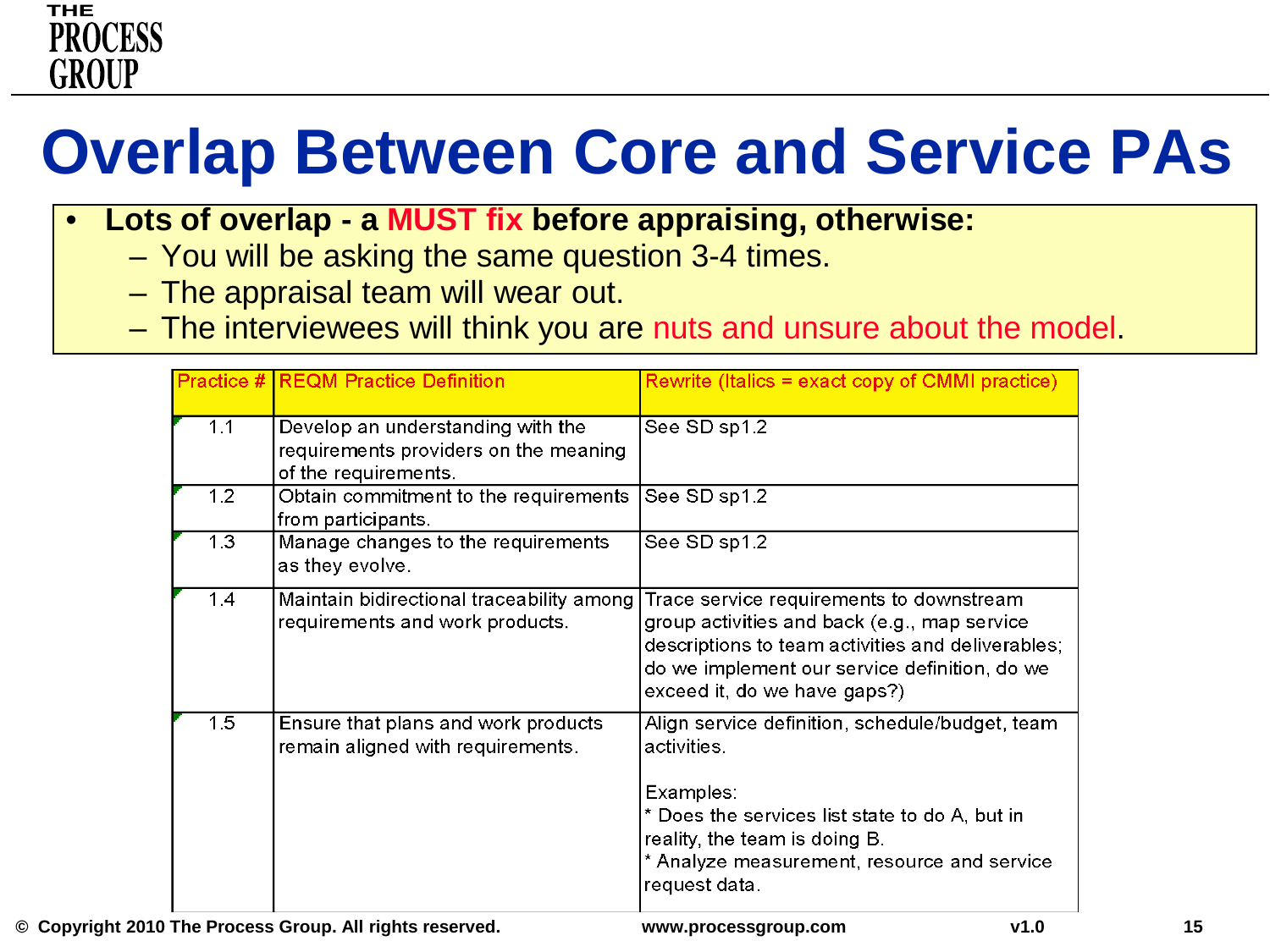

## **Merging Some REQM Practices with SD**

|     | Practice # SD Practice Definition                                                                  | Rewrite (with additions from REQM SPs and<br>GPs. Italics = exact copy of CMMI practice)                                                                                                                                                                                          |
|-----|----------------------------------------------------------------------------------------------------|-----------------------------------------------------------------------------------------------------------------------------------------------------------------------------------------------------------------------------------------------------------------------------------|
| 1.1 | Analyze existing service agreements<br>and service data to prepare for<br>expected new agreements. | Analyze existing service agreements and<br>service data. Use data as a basis for new<br>agreements. What can we achieve based on the<br>past - lessons; overlooked tasks?)<br>(e.g., In the past, what has been the sales<br>volume, #bids that can be processed,<br>timeliness.) |
| 1.2 | Establish and maintain the service<br>agreement.                                                   | Define the services of the group and review with<br>staff. $[REQM$ sp 1.1].<br>Obtain commitment to the services definition<br>from the staff. [REQM sp 1.2]<br>Establish and maintain the service agreements<br>with customers.<br>Manage changes to services (evaluate change). |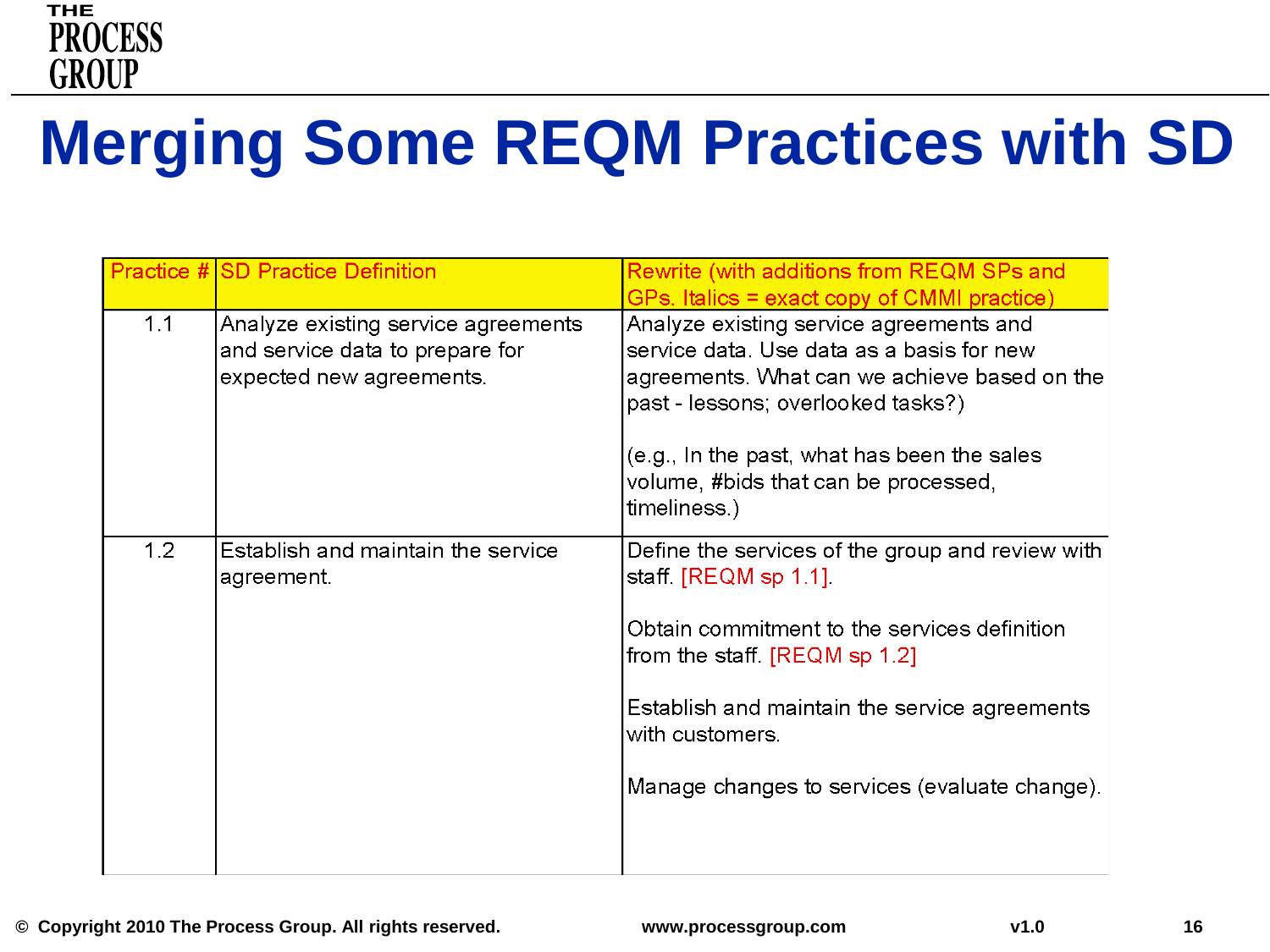

# **Overlap (Continued)**

#### **REQM (GPs)**

| GP 2.1 | Establish and maintain an<br>organizational policy for planning and | See SD GP 2.1 |
|--------|---------------------------------------------------------------------|---------------|
|        | performing the process.                                             |               |
| GP 2.2 | Establish and maintain the plan for                                 | See SD GP 2.2 |
|        | performing the process.                                             |               |
| GP 2.3 | Provide adequate resources for                                      | See SD GP 2.3 |
|        | performing the process, developing the                              |               |
|        | work products, and providing the                                    |               |
|        | services of the process.                                            |               |
| GP 2.4 | Assign responsibility and authority for                             | See SD GP 2.4 |
|        | performing the process, developing the                              |               |
|        | work products, and providing the                                    |               |
|        | services of the process.                                            |               |

|    | <b>Practice #IWP Practice Definition</b>  | <b>Rewrite (with additions from WMC GPs. Italics <math>=</math>  </b> |
|----|-------------------------------------------|-----------------------------------------------------------------------|
|    |                                           | exact copy of CMMI practice)                                          |
| 11 | <b>Establish and maintain the service</b> | Objectives: See MA sp1.1.                                             |
|    | strategy.                                 | Approach: See SD sp 2.1.                                              |
|    |                                           | Risks: See WP sp 2.2.                                                 |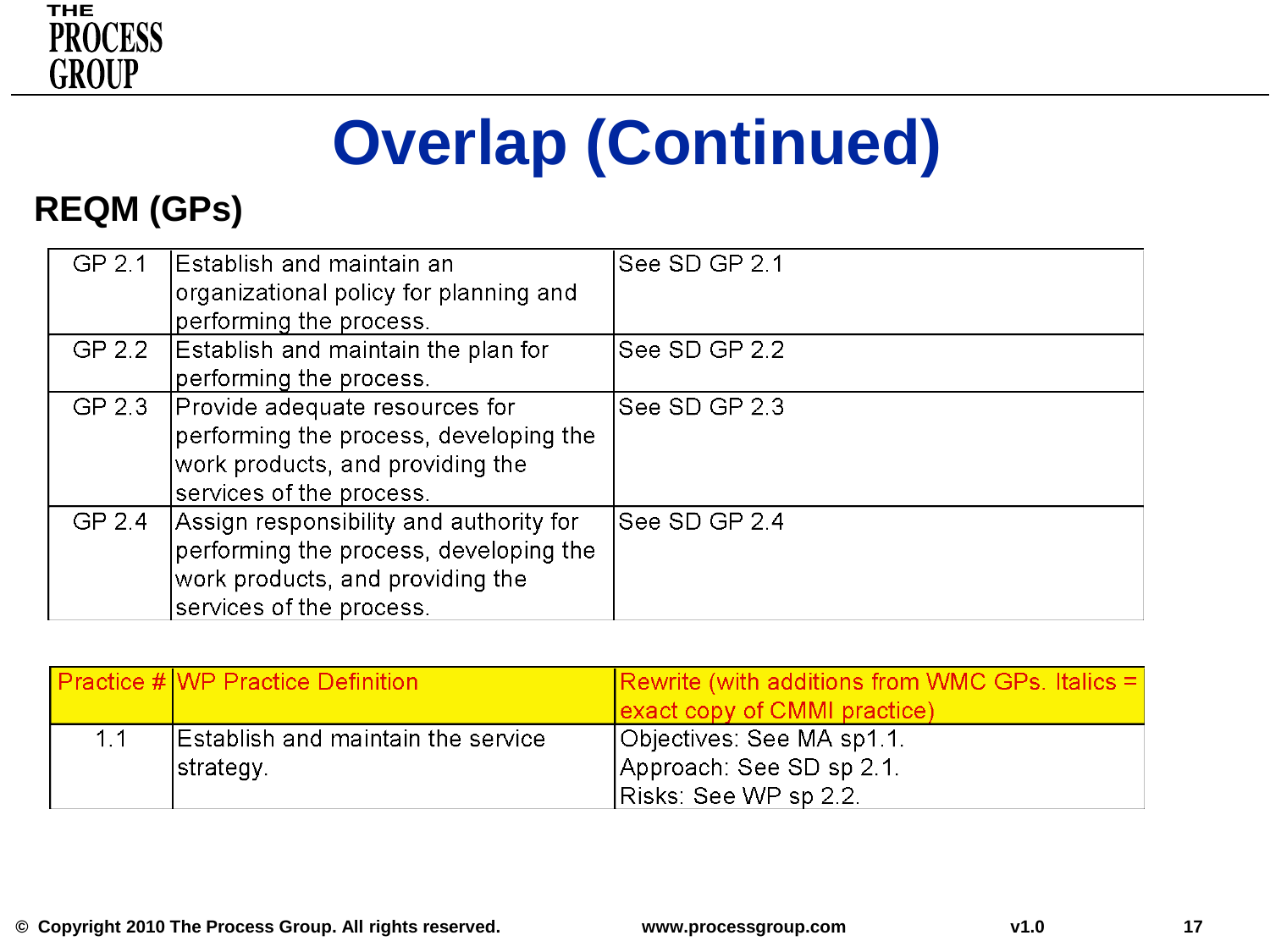

### **Appraisal Issues**

- **Asking CMMI questions to service professionals unfamiliar with CMMI:**
	- Plan on rewriting (some of) the CORE PA practices, so that the interpretation is consistent and uses easier words.

|                  | <b>Practice # CM Practice Definition</b>                                                                                      | $\blacksquare$ Rewrite (Italics = exact copy of CMMI practice)                                                                                                     |
|------------------|-------------------------------------------------------------------------------------------------------------------------------|--------------------------------------------------------------------------------------------------------------------------------------------------------------------|
| 1.1              | Identify the configuration items,<br>components, and related work products<br>to be placed under configuration<br>management. | Define a list of items (files, contracts, bids,<br>deliverables, documents) for the group that will<br>be placed under control (e.g., version, access,<br>backup). |
| 1.2 <sub>1</sub> | Establish and maintain a configuration<br>management and change management<br>system for controlling work products.           | Establish and maintain a system (manual or<br>automated) to store, manage and protect files<br>on the list above.                                                  |
| 1.3              | Create or release baselines for internal<br>use and for delivery to the customer.                                             | Define naming conventions for files and<br>documents, as they are created and released.                                                                            |
| 2.1              | Track change requests for the<br>configuration items.                                                                         | Track changes made to files under CM control.<br>Example:<br>* Track changes in a history file or comment<br>field of a version tool.                              |
| 2.2              | Control changes to the configuration<br>items.                                                                                | Establish read/write access for files under CM<br>control.                                                                                                         |

- **Some service-specific practices need examples too:** 
	- e.g., "Maintain the service system" means?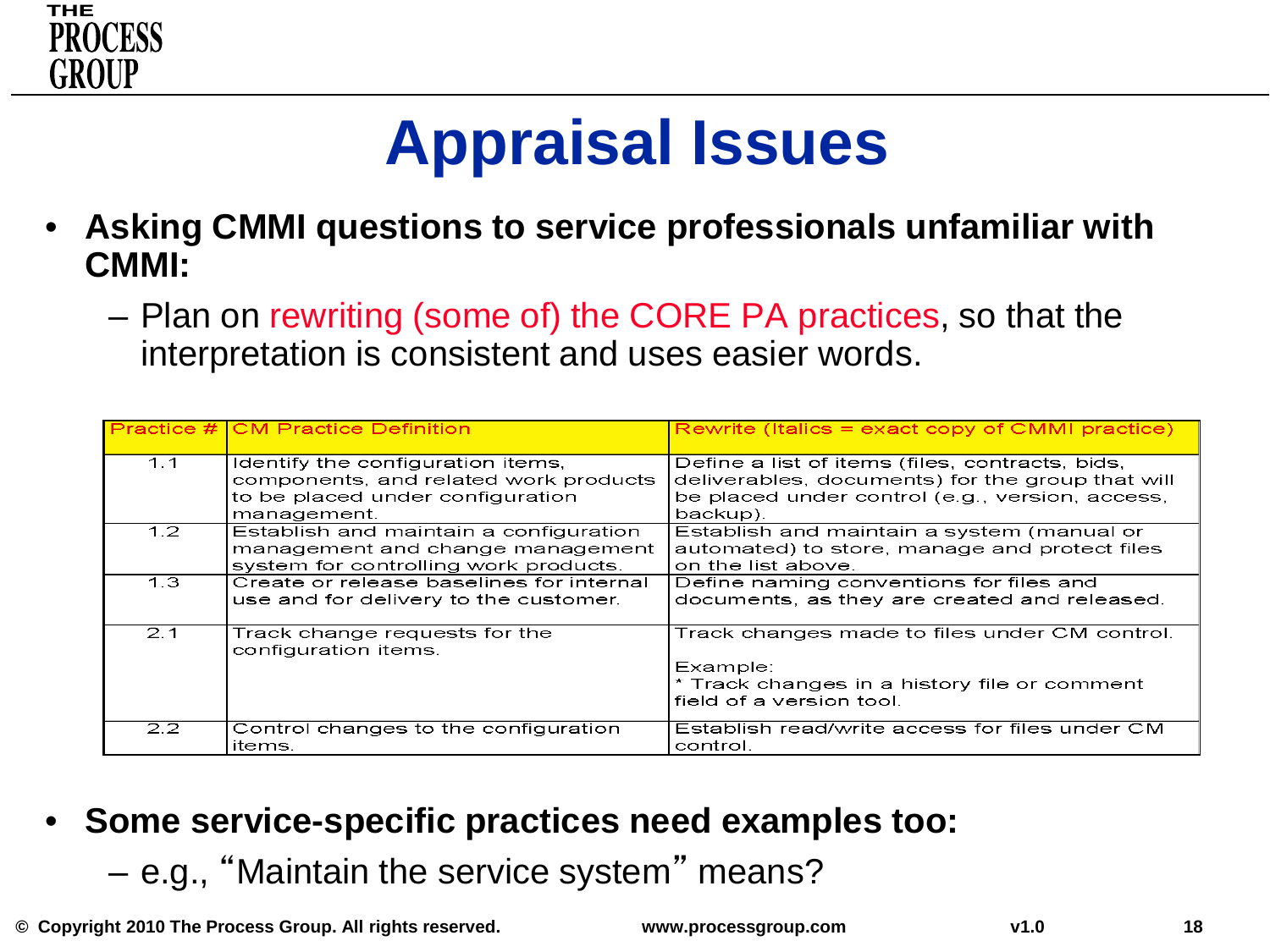

### **Reaction of New Group to the SVC Model**

#### **Target audience reaction:**

- "How does this relate to our function?"
	- » "What are work product attributes," "What risks?," What are configuration items?" "What is a lifecycle?"
	- » Lead appraiser had to advise "don't read the model, it will just confuse you more." [specifically the core PAs]

#### **Appraisal team reaction :**

- Initially, total confusion:
	- » Reading the model, and memorizing what each practice means was wearing.
	- » "Model needs redoing," wording and overlap of practices.
	- » The findings of the class B appraisal acted as the new model definition for the team, along with the lead appraisers model rewrite.

#### **The core PAs are the challenge**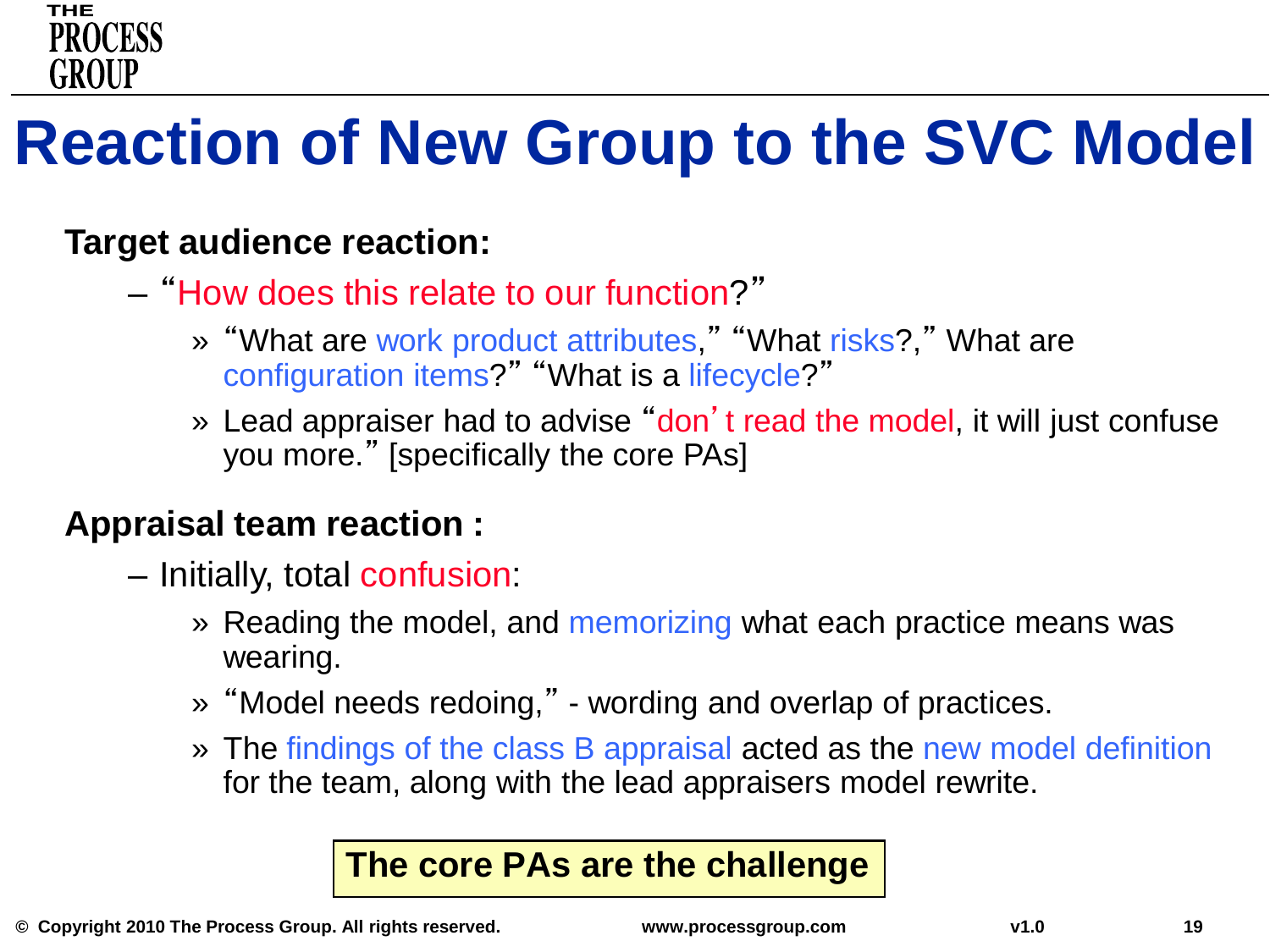## **Suggestions to Make Life Easier**

- **Run a (very) informal appraisal first, so that:**
	- Interviewees have some idea of what your model interpretation is.
	- You can obtain experience asking interview questions and understanding the responses.
- **Clarify terms (model glossary might / might not help\*):** 
	- "Requirement," "stakeholders in planning," "risk" vs. "issue,"
		- "traceability," "configuration item" "monitor the monitoring process."
- **Train your team in the interpretation of the model before you appraise:**
	- The SVC Supplement class doesn't cover the core PAs.
	- The Intro to CMMI SVC class doesn't cover overlap between PAs and the GPs in detail.

\*Requirement: (1) A condition or capability needed by an end user to solve a problem or achieve an objective. (2) A condition or capability that must be met or possessed by a product, service, product component, or service component to satisfy a supplier agreement, standard, specification, or other formally imposed documents. (3) A documented representation of a condition or capability as in (1) or (2).



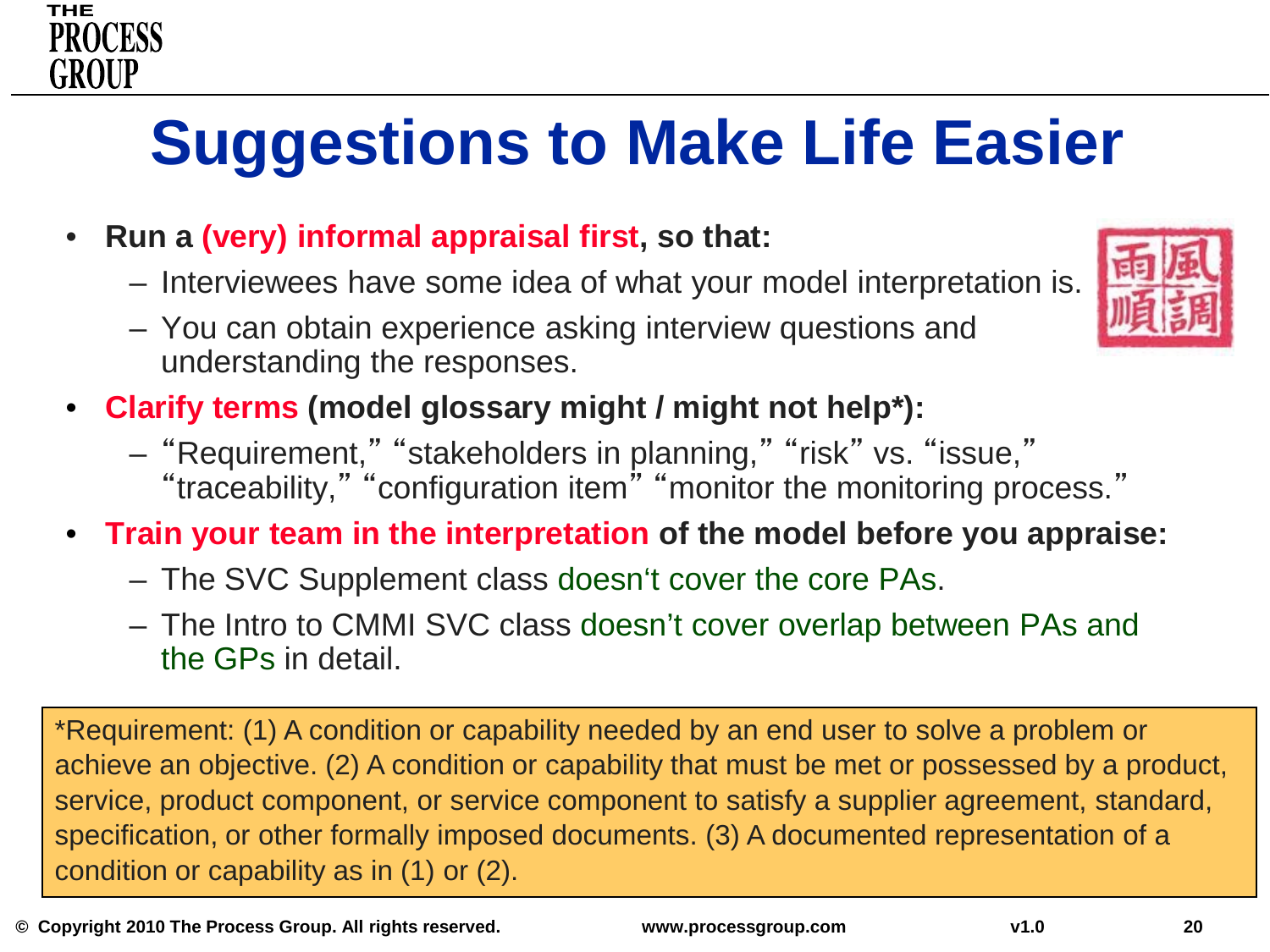

## **Summary**

- **The core Maturity 2 Level PAs CAN be used in a services organization. They do work.**
	- An organization at ML2 is a more organized and efficient:
		- » E.g., #Mistakes, Response time, #Hours expended.
- **The core PA practices are written for development, not for services.**
	- Intro & Supplement classes focus on the benefit of the service PAs, not the difficulty interpreting the core PAs.
	- Plan on a rewrite, otherwise:
		- » a) You will have to explain practices every time.
		- » b) The target audience will probably forget the meaning and get totally off track.
- **Define what services or work the PAs are being applied to.**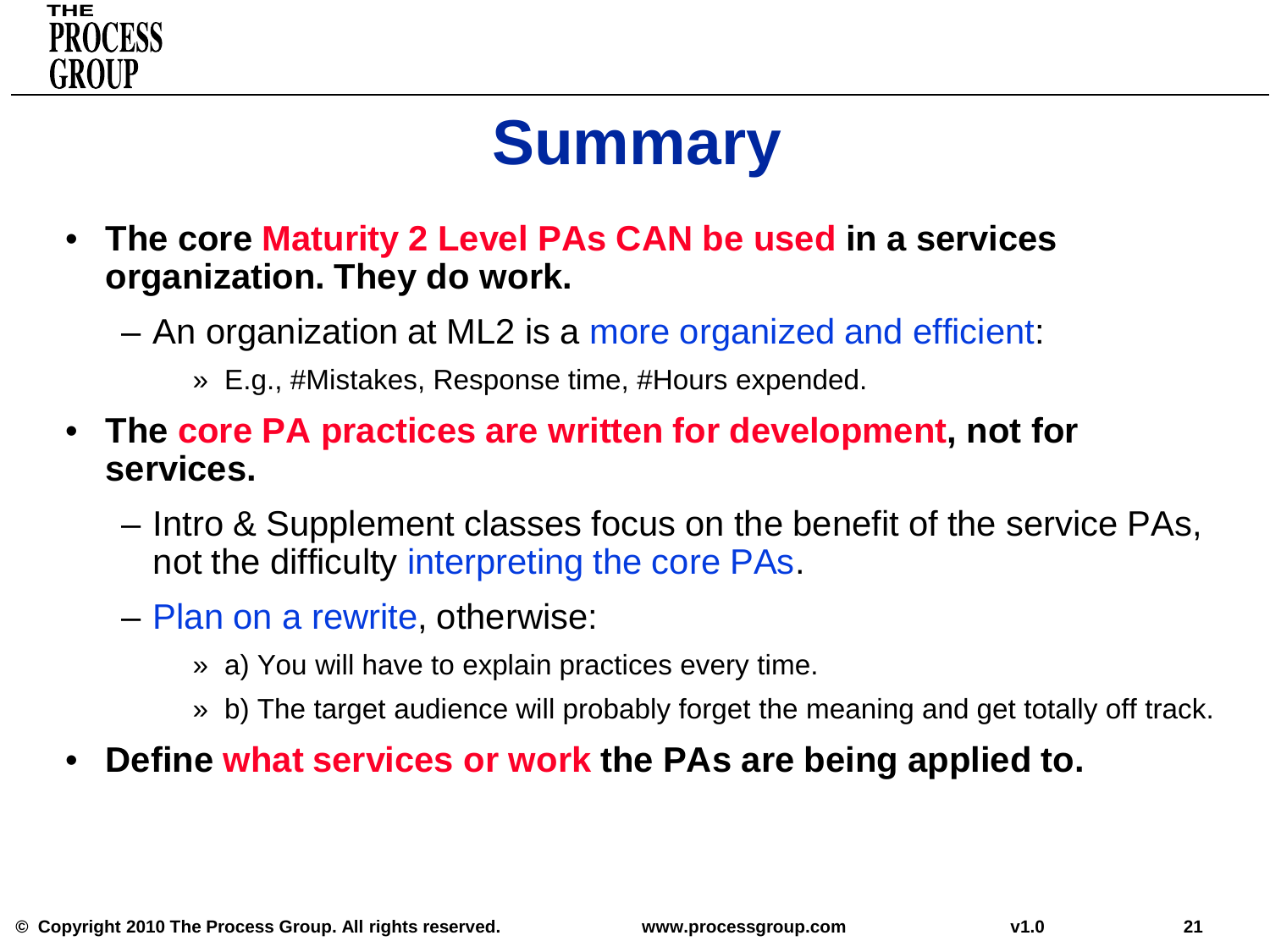

### **Questions?**